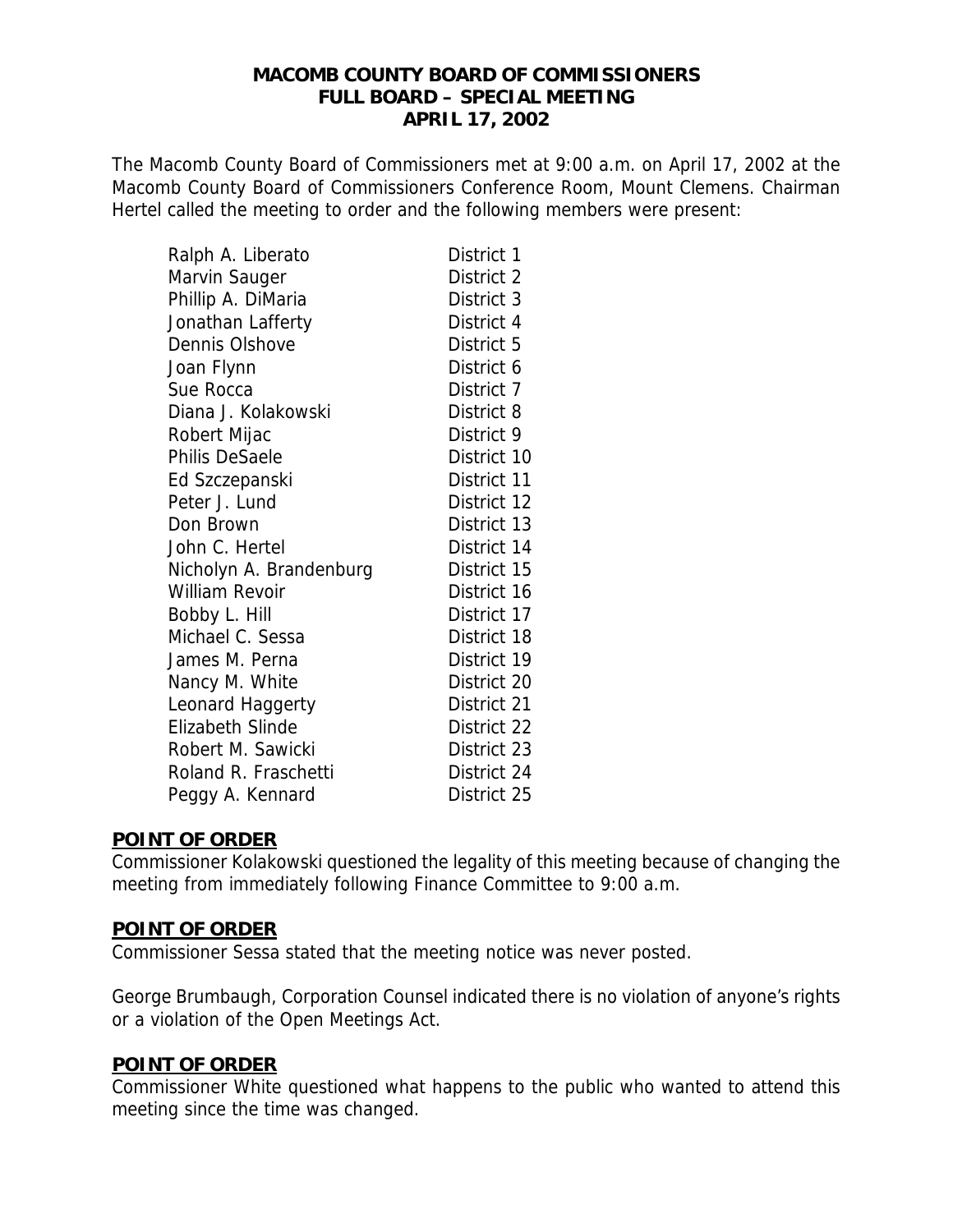Chairman Hertel indicated he is adopting the ruling of Corporation Counsel and will move ahead on the agenda.

#### **AGENDA**

A **MOTION TO ADOPT THE AGENDA**, was made by Commissioner Brown, supported by Commissioner Liberato.

Commissioner Sessa requested a Roll Call vote.

#### **ROLL CALL ON ADOPTION OF THE AGENDA**

|                    | <b>YES</b> | <b>NO</b> |
|--------------------|------------|-----------|
| <b>BRANDENBURG</b> | X          |           |
| <b>BROWN</b>       | X          |           |
| <b>DESAELE</b>     |            | Χ         |
| <b>DIMARIA</b>     |            | Χ         |
| <b>FLYNN</b>       |            | Χ         |
| <b>FRASCHETTI</b>  |            | X         |
| <b>HAGGERTY</b>    | Χ          |           |
| <b>HILL</b>        | X          |           |
| <b>KENNARD</b>     | X          |           |
| <b>KOLAKOWSKI</b>  | Χ          |           |
| <b>LAFFERTY</b>    | X          |           |
| <b>LIBERATO</b>    | X          |           |
| <b>LUND</b>        | X          |           |
| <b>MIJAC</b>       |            | Χ         |
| <b>OLSHOVE</b>     | Χ          |           |
| <b>PERNA</b>       | X          |           |
| <b>REVOIR</b>      | X          |           |
| <b>ROCCA</b>       | X          |           |
| <b>SAUGER</b>      | X          |           |
| <b>SAWICKI</b>     | Χ          |           |
| <b>SESSA</b>       |            | Χ         |
| <b>SLINDE</b>      | χ          |           |
| <b>SZCZEPANSKI</b> |            | Χ         |
| <b>WHITE</b>       |            | Χ         |
| <b>HERTEL</b>      | Χ          |           |
| <b>TOTAL</b>       | 17         | 8         |

## **THE MOTION TO ADOPT THE AGENDA CARRIED.**

Commissioner Kolakowski requested her objections to the legality of this meeting be noted in the minutes.

#### **PUBLIC PARTICIPATION**

# **Ruth Eberle, 82 East Jefferson, Detroit**

**Political Director, U.A.W. Region I** 

Spoke in support for the reappointment of Mary Louise Daner to the Macomb County Road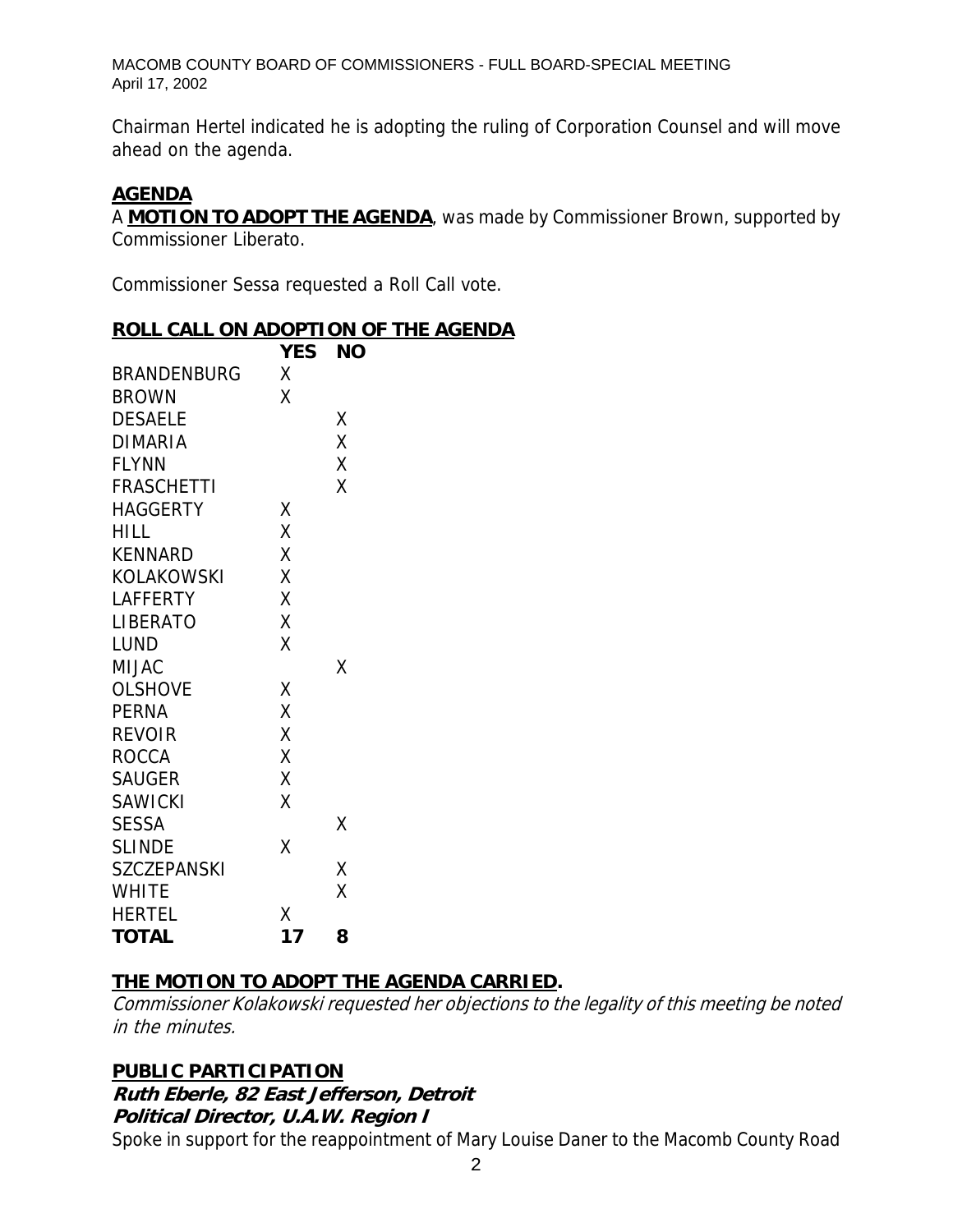Commission. Read into the record a letter of support written by Stephen Yokich, President of U.A.W. and Ken Terry, Regional Director.

#### **Mary Jo Meida, 79407 N. Kidder Road, Bruce Township**

Spoke in support of reappointment of Mary Louis Daner. Read into the record a letter to Carlo Santia from John P. Gardner, Lenox Township Supervisor, regarding the Gramer Road Bridge. (Letter received and filed)

#### **Brian Johnson, Warren, U.A.W. Region I Employee**

Spoke in support of Mary Louise Daner for reappointment to the Macomb County Road Commission.

#### **Denola Noteboom , Lenox Township, Macomb County Road Commission Employee**

Spoke about the Gramer Road Bridge and in support of Mary Louise Daner.

#### **Montgomery Bolis, Ray Township, Design Department Employee, Macomb County Road Commission and President of the Administrative and Technical Employees Union**

Spoke in support of the Macomb County Road Commission and for the reappointment of Mary Louise Daner to the Road Commission.

Commissioner White nominated Mary Louise Daner for reappointment to the Macomb County Road Commission for a six-year term, supported by Commissioner Flynn.

A **MOTION TO REAPPOINTMENT BY ACCLAMATION** was made by Commissioner DiMaria, supported by Commissioner Szczepanski.

Commissioner Brown objects to the Motion to Appoint by Acclamation.

Commissioners' Sessa, DiMaria, White, DeSaele, Kolakowski and Flynn all spoke in favor of the reappointment.

Mary Louise Daner spoke of her accomplishments over the past 18 years.

|                                 |              |           |              | ROLL CALL VOTE FOR REAPPOINTMENT OF MARY LOUISE DANER AS A MEMBER |
|---------------------------------|--------------|-----------|--------------|-------------------------------------------------------------------|
|                                 |              |           |              | TO THE MACOMB COUNTY ROAD COMMISSION TERM BEGINNING JANUARY 1,    |
| 2003 - ENDING DECEMBER 31, 2008 |              |           |              |                                                                   |
|                                 | <b>DANER</b> | <b>NO</b> | <b>OTHER</b> |                                                                   |
| <b>BRANDENBURG</b>              |              |           |              |                                                                   |
| <b>BROWN</b>                    |              | Χ         |              |                                                                   |
| <b>DESAELE</b>                  |              |           |              |                                                                   |
| <b>DIMARIA</b>                  |              |           |              |                                                                   |
| FLYNN                           | x            |           |              |                                                                   |
| <b>FRASCHETTI</b>               |              |           |              |                                                                   |
| <b>HAGGERTY</b>                 |              |           |              |                                                                   |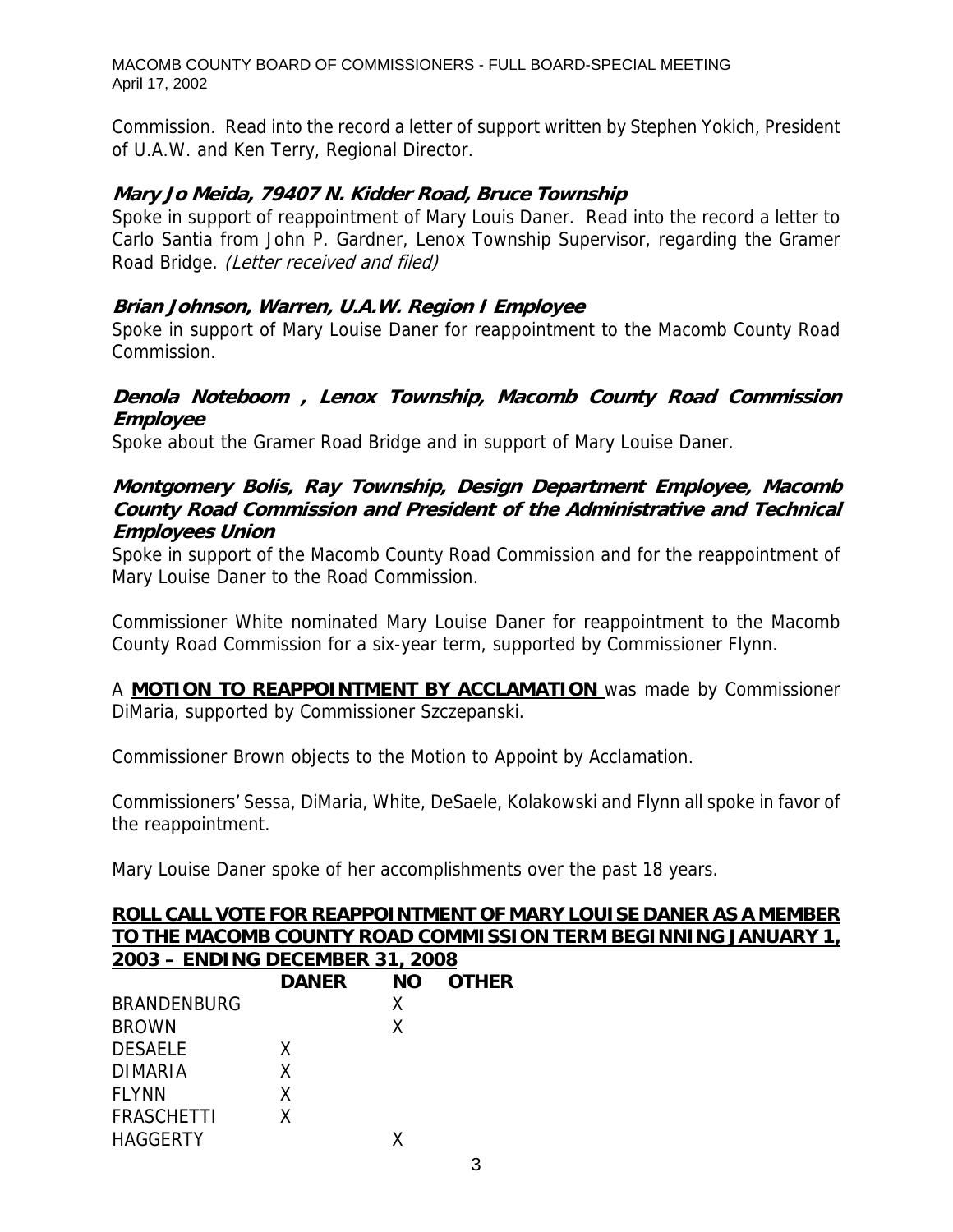| <b>HILL</b>        |    | Χ  |   |
|--------------------|----|----|---|
| <b>KENNARD</b>     |    | χ  |   |
| KOLAKOWSKI         | χ  |    |   |
| <b>LAFFERTY</b>    |    | X  |   |
| <b>LIBERATO</b>    | χ  |    |   |
| LUND               |    | X  |   |
| <b>MIJAC</b>       | χ  |    |   |
| <b>OLSHOVE</b>     |    | X  |   |
| <b>PERNA</b>       |    | χ  |   |
| <b>REVOIR</b>      | Χ  |    |   |
| <b>ROCCA</b>       |    | Χ  |   |
| <b>SAUGER</b>      |    | X  |   |
| <b>SAWICKI</b>     |    | χ  |   |
| <b>SESSA</b>       | Χ  |    |   |
| <b>SLINDE</b>      |    | Χ  |   |
| <b>SZCZEPANSKI</b> | X  |    |   |
| <b>WHITE</b>       | χ  |    |   |
| <b>HERTEL</b>      |    | χ  |   |
| <b>TOTAL</b>       | 11 | 14 | 0 |

# **THE REAPPOINTMENT OF MARY LOUISE DANER AS A MEMBER TO THE MACOMB COUNTY ROAD COMMISSION FAILED**

# **PUBLIC PARTICIPATION**

None

# **ROLL CALL ATTENDANCE**

| Ralph A. Liberato       | District 1  |
|-------------------------|-------------|
| Marvin Sauger           | District 2  |
| Phillip A. DiMaria      | District 3  |
| Jonathan Lafferty       | District 4  |
| Dennis Olshove          | District 5  |
| Joan Flynn              | District 6  |
| Sue Rocca               | District 7  |
| Diana J. Kolakowski     | District 8  |
| Robert Mijac            | District 9  |
| <b>Philis DeSaele</b>   | District 10 |
| Ed Szczepanski          | District 11 |
| Peter J. Lund           | District 12 |
| Don Brown               | District 13 |
| John C. Hertel          | District 14 |
| Nicholyn A. Brandenburg | District 15 |
| William Revoir          | District 16 |
| Bobby L. Hill           | District 17 |
| Michael C. Sessa        | District 18 |
| James M. Perna          | District 19 |